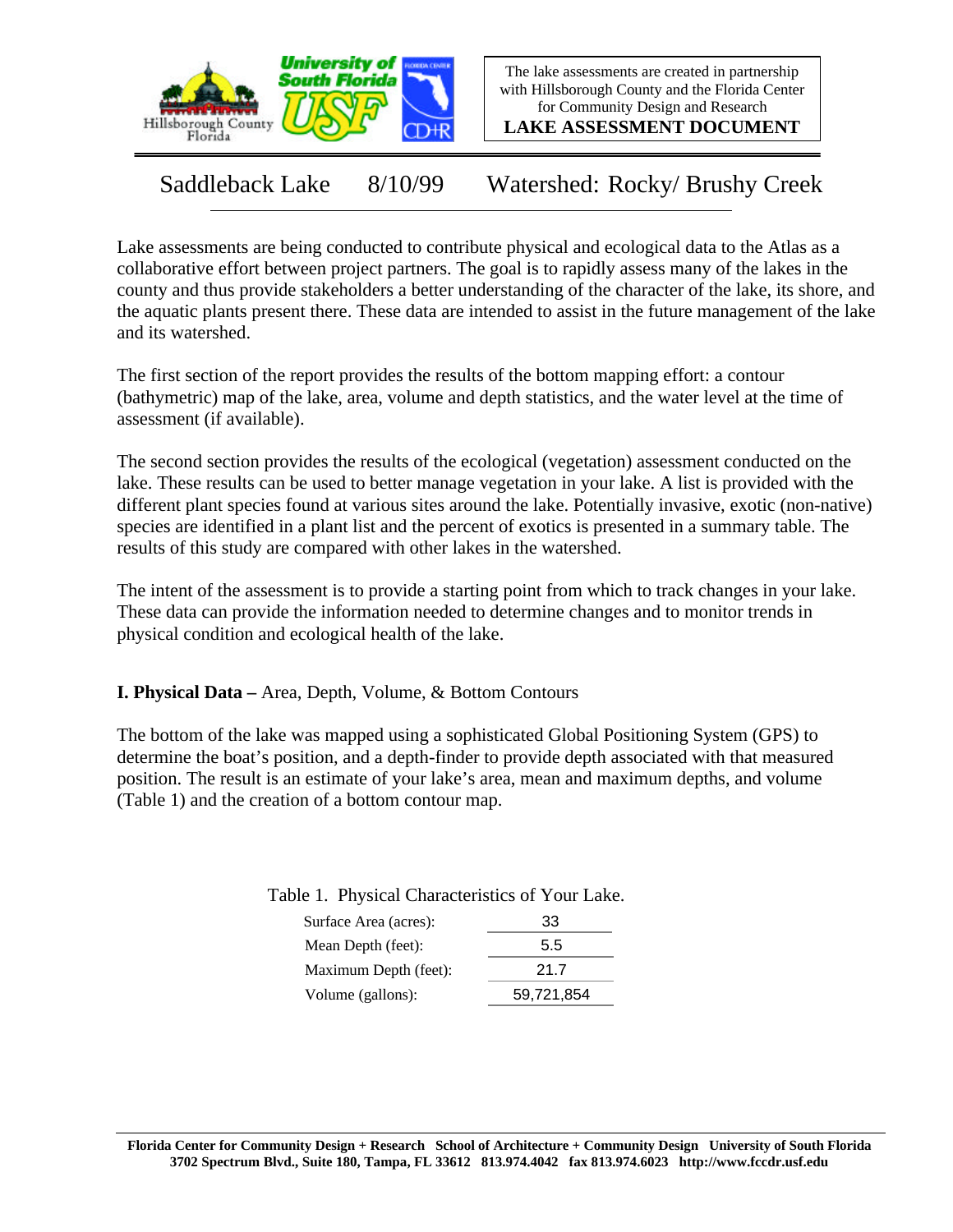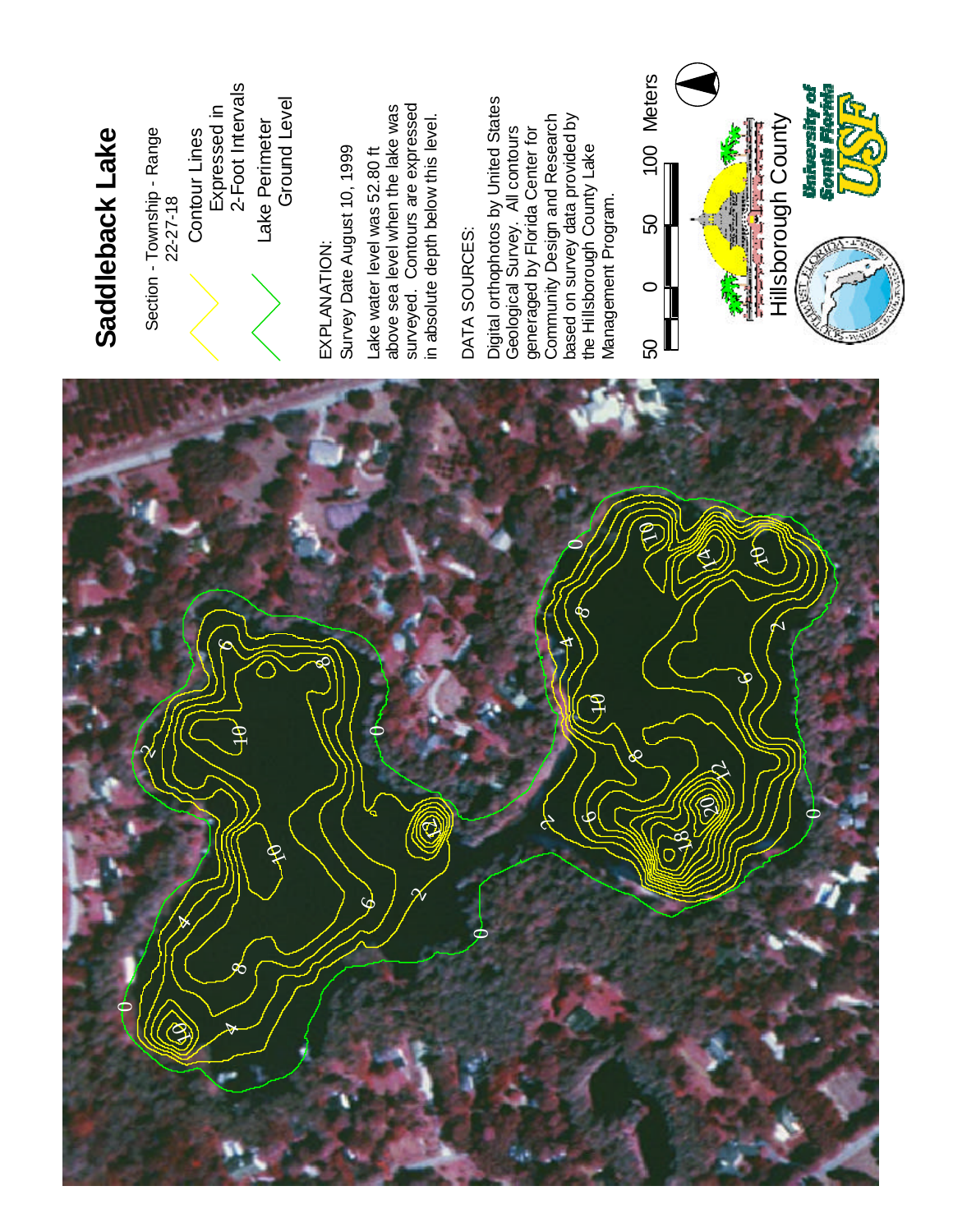

**LAKE ASSESSMENT DOCUMENT**

Saddleback Lake 8/10/99 Watershed: Rocky/ Brushy Creek

## **II. Ecological Data**

Aquatic Plant Survey

Approximately equispaced sites are haphazardly mapped around the lake and the aquatic plants at each site are surveyed. The total number of species from all sites is used to approximate the total diversity of aquatic plants and the percent of invasive-exotic plants on the lake and in the watershed (Table 2). Many of these plants are considered ecologically harmful, as they tend to out-compete native species. Such "nuisance" plants can also make boating and other recreational activities difficult or impossible. The common and scientific names of plant species found on your lake are listed in Table 3.

> Table 2. Comparison of species diversity between your lake and other assessed lakes located within your watershed.

|                        | Saddleback Lake | Rocky/ Brushy Creek<br>(Average) |
|------------------------|-----------------|----------------------------------|
| Number of Taxa:        | 54              | 35                               |
| Percent Exotic Plants: | 17%             | 18%                              |

Table 3. Botanical and common names of the most commonly found plants on your lake. Percent frequency (of occurence), habit (location where found), status (native or exotic), and EPPC status are provided.

| Common Name                                | <b>Plant Species</b>      | Frequency | Habit     | <b>Status</b> | <b>EPPC</b> |
|--------------------------------------------|---------------------------|-----------|-----------|---------------|-------------|
| Southern Waternymph                        | Najas guadelupensis       | 100%      | Submersed | <b>Native</b> | <b>NL</b>   |
| Cypress                                    | Taxodium spp.             | 100%      | Emergent  | Native        | NL.         |
| Maidencane                                 | Panicum hemitomon         | 82%       | Emergent  | Native        | NL.         |
| Torpedo Grass                              | Panicum repens            | 82%       | Emergent  | Exotic        |             |
| Water Primroses, Primrosewillow            | Ludwigia spp.             | 73%       | Emergent  | Unknown       | NL          |
| Wild Taro, Dasheen, Coco Yam               | Colocasia esculenta       | 64%       | Emergent  | Exotic        |             |
| <b>Climbing Hempvine</b>                   | Mikania scandens          | 64%       | Emergent  | Native        | NL          |
| Southern Red Maple                         | Acer rubrum var. trilobum | 45%       | Emergent  | Native        | NL.         |
| Pigweed, Water Hemp                        | Amaranthus australis      | 45%       | Emergent  | Native        | NL.         |
| Common Bacopa, Herb-Of-Grace               | Bacopa monnieri           | 45%       | Submersed | Native        | NL.         |
| Swamp Fern                                 | Blechnum serrulatum       | 45%       | Emergent  | Native        | NL          |
| Dayflower                                  | Commelina diffusa         | 45%       | Emergent  | Exotic        | NL.         |
| Manyflower Marshpennywort, Water Penny     | Hydrocotyl umbellata      | 45%       | Emergent  | Native        | NL.         |
| Lotus Lily, American Lotus                 | Nelumbo lutea             | 45%       | Floating  | Native        | NL.         |
| Algae                                      | Periphyton spp.           | 45%       | Submersed | Native        | NL.         |
| Frog-fruit, Carpetweed, Turkey Tangle Fogf | Phyla nodiflora           | 45%       | Emergent  | Native        | NL          |

Florida Center for Community Design + Research School of Architecture + Community Design University of South Florida 3702 Spectrum Blvd., Suite 180, Tampa, FL 33612 813.974.4042 fax 813.974.6023 http://www.fccdr.usf.edu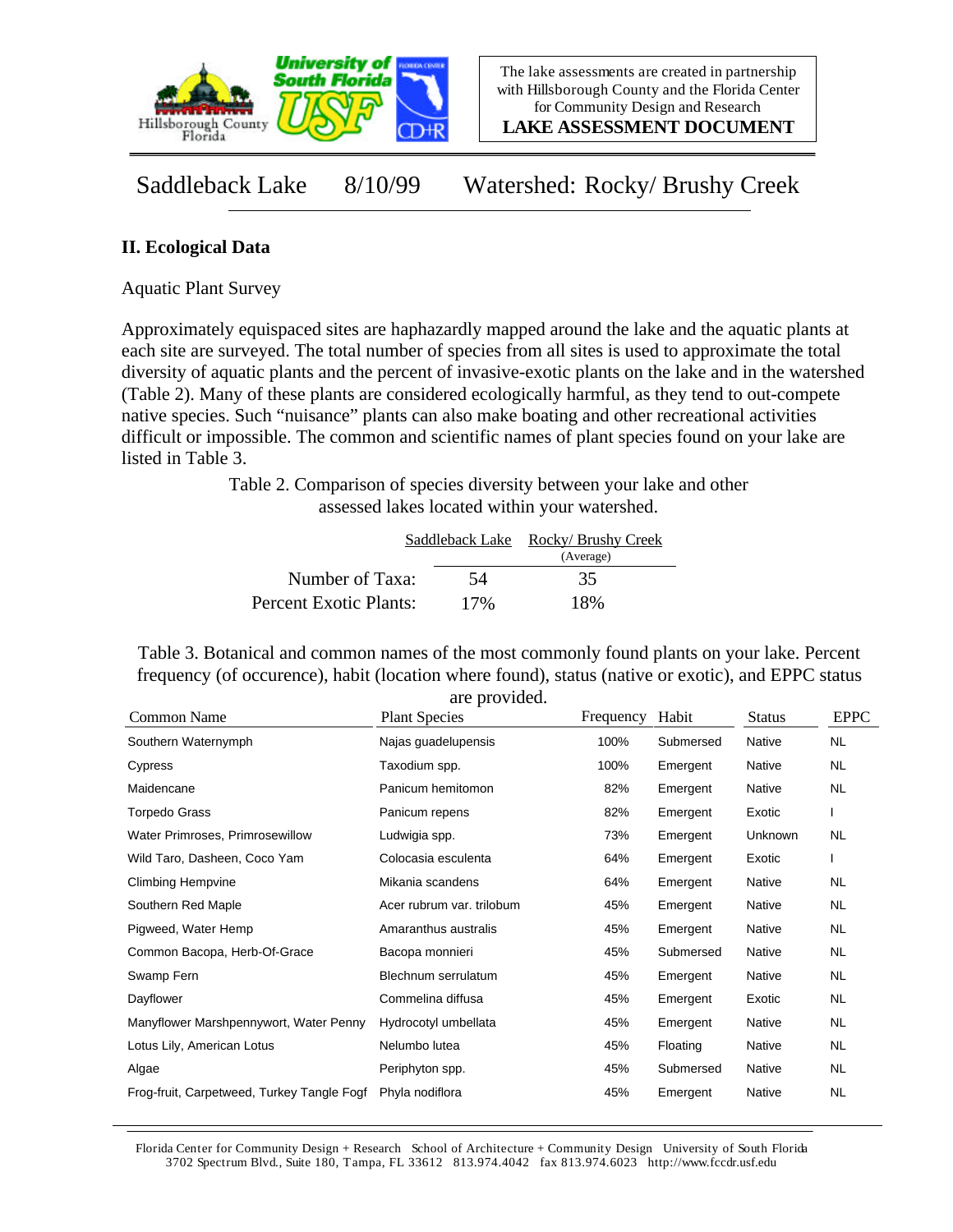## Saddleback Lake 8/10/99 Watershed: Rocky/ Brushy Creek

| Algal Mats, Floating                  | Algal spp.                   | 36% | Floating    | Unknown       | Unknow       |
|---------------------------------------|------------------------------|-----|-------------|---------------|--------------|
| Sedge                                 | Cyperus spp.                 | 36% | Emergent    | Unknown       | <b>NL</b>    |
| Baldwin's Spikerush, Roadgrass        | Eleocharis baldwinii         | 36% | Submersed   | Native        | <b>NL</b>    |
| <b>Pickerel Weed</b>                  | Pontederia cordata           | 36% | Emergent    | Native        | <b>NL</b>    |
| Laurel Oak; Diamond Oak               | Quercus laurifolia           | 36% | Emergent    | Native        | <b>NL</b>    |
| Willow                                | Salix spp.                   | 36% | Emergent    | Native        | <b>NL</b>    |
| Asian Pennywort, Coinwort, Spadeleaf  | Centella asiatica            | 27% | Emergent    | Native        | <b>NL</b>    |
| Camphor-tree                          | Cinnamomum camphora          | 27% | Emergent    | Native        | $\mathsf{I}$ |
| <b>Buttonweed</b>                     | Diodia virginiana            | 27% | Emergent    | Native        | <b>NL</b>    |
| Lake Hygrophila, Gulf Swampweed       | Hygrophila costata           | 27% | Emergent    | Native        | <b>NL</b>    |
| Sweetbay Magnolia                     | Magnolia virginiana          | 27% | Emergent    | Native        | <b>NL</b>    |
| Manatee Mudflower, Baby's Tears       | Micranthemum glomeratum      | 27% | Submersed   | Native        | <b>NL</b>    |
| Common Buttonbush                     | Cephalanthus occidentalis    | 18% | Emergent    | Native        | <b>NL</b>    |
| Swamp lily                            | Crinum americanum            | 18% | Emergent    | Native        | <b>NL</b>    |
| <b>Fragrant Flatsedge</b>             | Cyperus odoratus             | 18% | Emergent    | <b>Native</b> | <b>NL</b>    |
| Loblolly Bay                          | Gordonia lasianthus          | 18% | Emergent    | Native        | <b>NL</b>    |
| Fourpetal St. John's-Wort             | Hypericum tetrapetalum       | 18% | Emergent    | Native        | <b>NL</b>    |
| Creeping Primrosewillow, Red Ludwigia | Ludwigia repens              | 18% | Emergent    | Native        | <b>NL</b>    |
| Wax Myrtle                            | Myrica cerifera              | 18% | Emergent    | Native        | <b>NL</b>    |
| Marsh Fleabane, Camphorweed           | Pluchea spp.                 | 18% | Emergent    | Native        | <b>NL</b>    |
| Popcorn Tree, Chinese Tallow Tree     | Sapium sebiferum             | 18% | Emergent    | Exotic        | $\mathbf{I}$ |
| <b>Brazilian Pepper</b>               | Schinus terebinthifolius     | 18% | Emergent    | Exotic        | $\mathbf{I}$ |
| Catbriar, Greenbriar                  | Smilax spp.                  | 18% | Emergent    | Native        | <b>NL</b>    |
| Cattails                              | Typha spp.                   | 18% | Emergent    | Native        | NL.          |
| Para Grass                            | Urochloa (Brachiaria) mutica | 18% | Emergent    | Exotic        | $\mathsf{I}$ |
| <b>Alligator Weed</b>                 | Alternanthera philoxeroides  | 9%  | Emergent    | Exotic        | Ш            |
| White Beggar-ticks, Romerillo         | Bidens alba                  | 9%  | Terrestrial | Native        | NL.          |
| Southern Wood Fern                    | Dryopteris ludoviciana       | 9%  | Emergent    | Native        | NL           |
| False Daisy, Yerba De Tajo            | Eclipta alba (prostrata)     | 9%  | Emergent    | Native        | NL.          |
| Swamp Rosemallow, Swamp Hibiscus      | Hibiscus grandiflorus        | 9%  | Emergent    | Native        | NL           |
| Hydrilla, waterthyme                  | Hydrilla verticillata        | 9%  | Submersed   | Exotic        | I.           |
| Punk Tree, Melaleuca                  | Melaleuca quinquenervia      | 9%  | Emergent    | Exotic        | ı            |
| Spatterdock, Yellow Pondlily          | Nuphar lutea var. advena     | 9%  | Floating    | Native        | <b>NL</b>    |
| Cinnamon Fern                         | Osmunda cinnamomea           | 9%  | Emergent    | Native        | <b>NL</b>    |
| Royal Fern                            | Osmunda regalis              | 9%  | Emergent    | Native        | <b>NL</b>    |
| Arrowhead                             | Sagittaria ssp.              | 9%  | Emergent    | Native        | <b>NL</b>    |
| Elderberry                            | Sambucus canadensis          | 9%  | Emergent    | Native        | <b>NL</b>    |
| Bladderwort                           | Utricularia spp.             | 9%  | Submersed   | Native        | <b>NL</b>    |